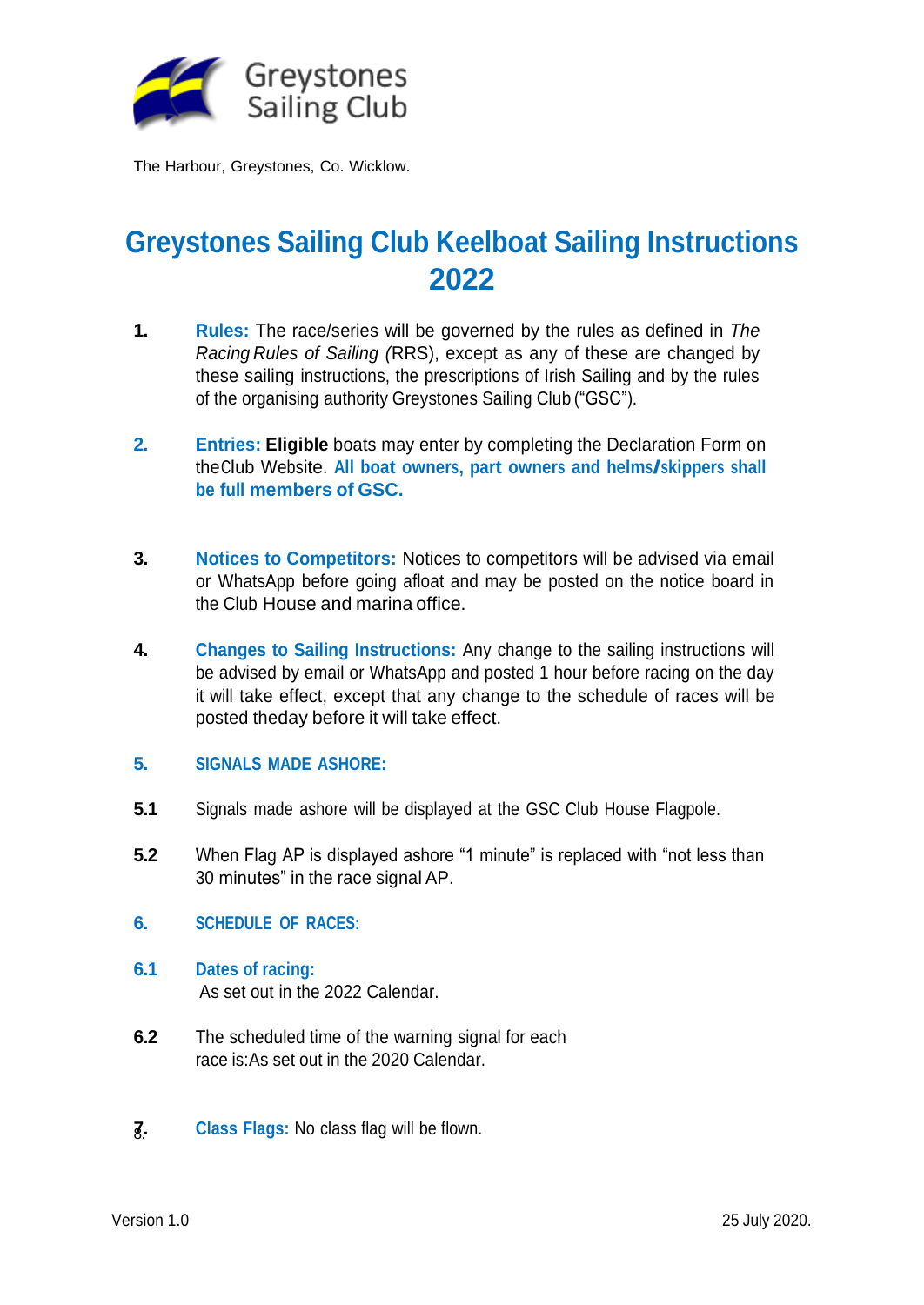

# **9. Racing Area:**

- **9.1** The racing area shall be outside the harbour in the general area between Bray Head (to the north) & The Breaches Bouy (to the south).
- **9.2** All boats shall keep clear of the dinghy's racing course.
- **10. The Courses:** The courses for a given race will be as outlined over the VHF (73).

# **10 MARKS:**

- **10.1** The marks will be yellow tear drop/yellow barrel/flag pole, GSC racing marks and navigation marks
- **10.2** There will be two optional start lines**.** The principle start will be between the Middle mark and a laid pin end Red danbuoy. An alternative clubhouse star twill be between a fixedracing mark (Yellow Barrel) and an orange pole on the club balcony. The final starting option will be confirmed before the warningsignal and the start will be between the two marks.

The finish line is between a fixed yellow racing mark.and an orange pole on the club balcony . Finish will be yellow mark to starboard unless otherwise advised before the warning signal.

#### **11 THE START:**

**11.1** Races will be started as follows:

A warning signal will be made over the VHF (channel 73) 5 minutes before the start, 4 minutes and 1 minute before the start and again at the start.

GPS time will be used.

- **11.2** The starting line will be between the fixed starting mark and an outer limit mark.
- **11.3** A boat starting later than 15 minutes after her starting signal will score Did Not Start without a hearing. This changes rule A4.
- **12 Change of Course:** To change the course the PRO will advise the fleet over the VHF (channel 73).
- **13 The Finish: The** finishing line will be between the fixed finishing mark and a fixed point on the shore (Club House Flag Pole). **Note your own finishing time (Elapsed time)**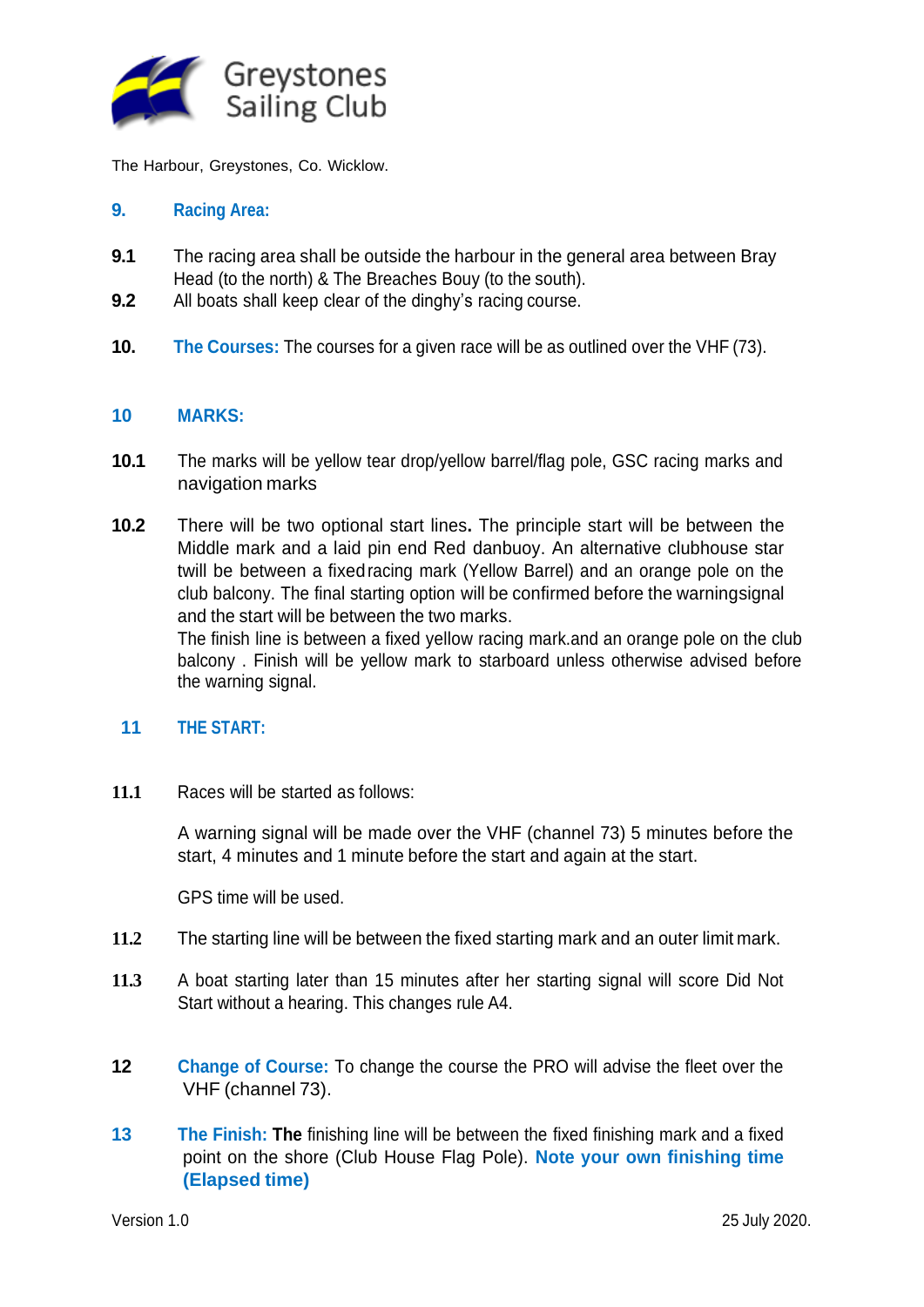

- **14 Penalty System:** Rule 44.1 is changed so that the Two-Turns Penalty is replaced by the One-Turn Penalty.
- 15 **TIME LIMIT:** There will not be a time limit on boats finishing
- 16 Shortened Course if the shortened course nominates a finishing mark other than the principle club house mark a boat is deemed to be finished when their transom clears the mark fully from the last mark rounded . Rounding the nominated finish mark must be within 2 boat lengths of the mark. Note a boat is finished at principle finish line when any part crosses the line but on a nominated alternative mark it must be the transom

# **17 PROTESTS AND REQUESTS FOR REDRESS**

- **17.1** The Arbitration procedure as outlined in Appendix T of the RRS shall be the primary system used to address rule infringements.
- **17.2** Protest forms are available from a member of the Sailing Committee, the PRO or the Results Officer in the Club House. Protests and requests for redress or reopening shall be delivered to a member of the Sailing Committee within the appropriate time limit.
- **17.3** For each class, the protest time limit is 90 minutes after the last boat has finished the last race of the day.
- **17.4** Notices will be posted as soon as possible after the expiry of the protest time limit to inform competitors of hearings in which they are parties to a hearing or named as witnesses. It shall be the responsibility of the competitors to check the notice board for such notices, obtain their copy of the protest form and make sure that they and their witnesses attend the hearing.

#### **18 SCORING SYSTEM**

Both class 1 and Class 2 will use the progressive Echo system and fixed Echo system, A champion will be declared for both handicap systems **. Text or WhatsApp Elapsed Finish time to Greystones Keelboat Group or 086 222 5670 / 087 147 1704 or ema[il](mailto:Steve.Hayes@norwegian.com) [Steve.Hayes@norwegian.com, h](mailto:Steve.Hayes@norwegian.com)ours, minutes and seconds no later than 90minutes after the last boat has finished.**

**18.1** A minimum of 2 boats starting is required in any class to constitute a valid race.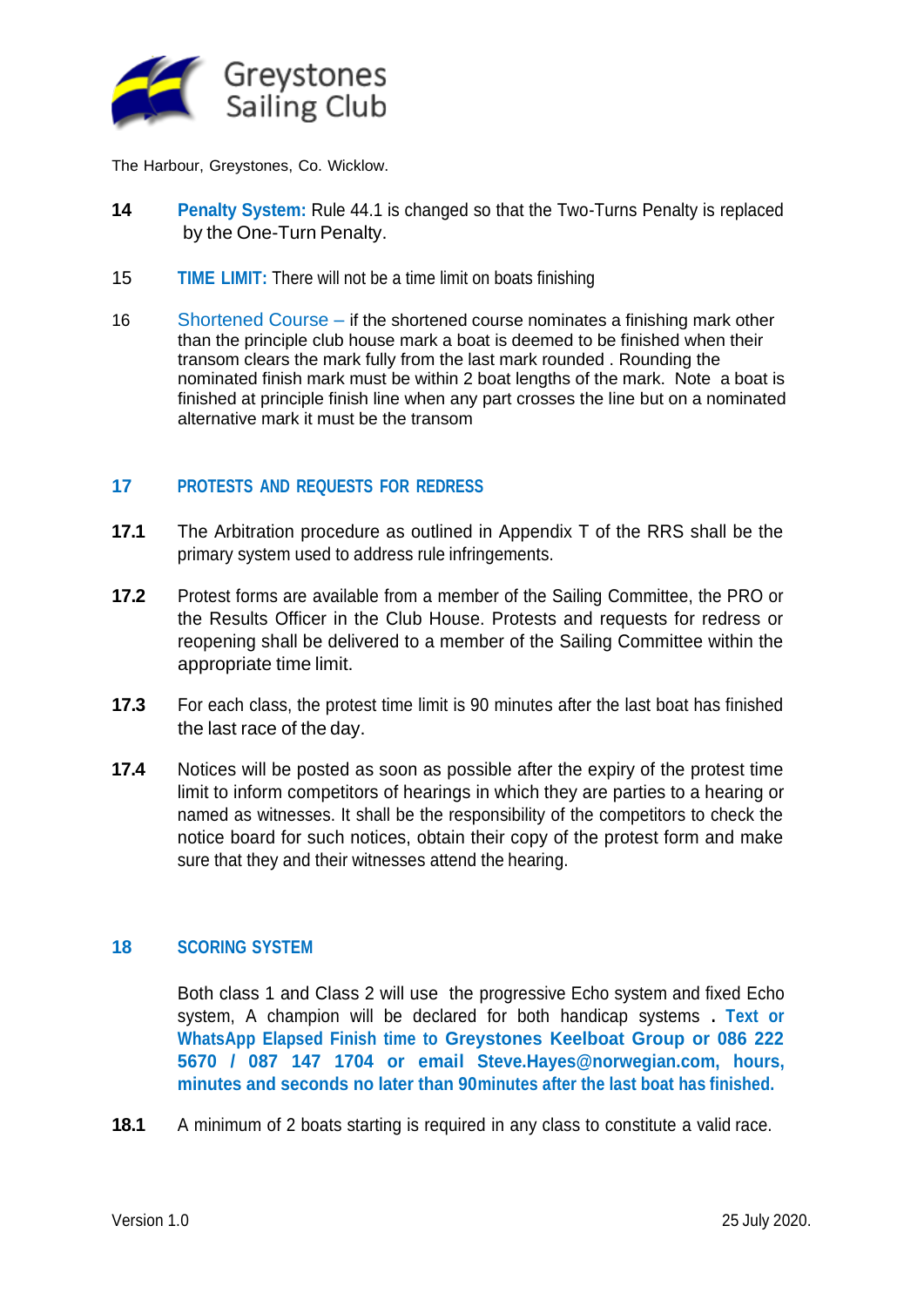

- **18.2** A boat that Did Not Start and a boat disqualified shall score number of boats registered in that fleet plus 3 points. A boat scoring abbreviations OCS, DNF or RAF shall score the number of finishers in the race plus 3 points.
- **18.3** The number of races to be counted by a boat in each series will be a number equal to 75% of the valid races sailed.
- 18.4 The 2022 Championship will be broken into two series . Series 1 will run from April 30 to July 9, Series 2 will run July  $16<sup>th</sup>$  to Oct  $1<sup>st</sup>$  as detailed in the racing calendar. Prizes will be awarded in both series.
- 18.5 The 2022 Club Champions will be the sum of the two series finishing positions with a tie determined by the second series.
- **18.6** If, after discard, two or more boats have the same points total in either series the tie will bebroken in accordance with RRS Appendix A8.1.

# **19 SAFETY REGULATIONS**

#### **19.1** All p**ersons going afloat MUST wear a PFD (lifejacket or buoyancy aid)**

- **19.2** Competitors are advised to keep a listening watch on VHF Ch 73 for all "on course" racing information. This information shall not constitute "outside assistance" as in RRS41.
- **20 Radio Communication:** Except in an emergency, a boat shall neither make radio transmissions while racing nor receive radio communications not available to all boats. This restriction also applies to mobile telephones.
- **21 Prizes: Prizes** will be awarded to first, second and third in each class for each series, depending on the number of competitors this may be extended down the fleet.

#### **22 DISCLAIMER OF LIABILITY**

- **22.1 General:** The race organisers shall not be responsible for any loss, damage, death or personal injury howsoever caused to the owner/competitor, his skipper or crew as a result of their taking part in the race or races. Moreover, every owner/competitor warrants the suitability of his boat for the race or races.
- **22.2** It is the sole responsibility of each individual to decide whether or not to go afloat. The safety of the boat and her entire management including insurance shall be the sole responsibility of the owner/competitor racing the boat, who shall ensure that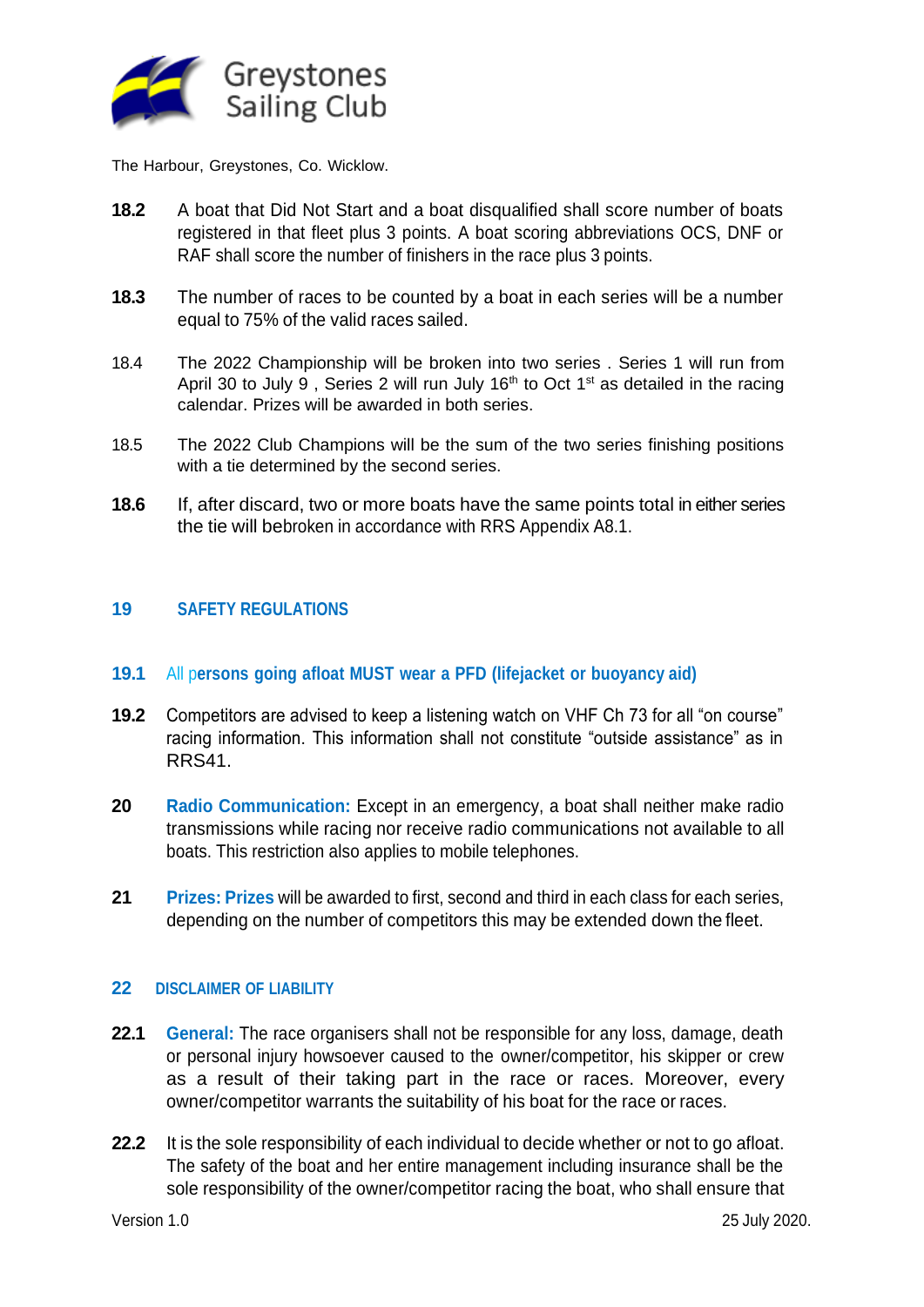

the boat is fully sound, thoroughly seaworthy and manned by a crew sufficient in number and experience that are physically fit to face bad weather.

The owner/competitor shall be satisfied as to the soundness of the hull, spars rigging, sails and all gear. He shall ensure that all safety equipment is properly maintained, stowed and in date and that all crew know where it is kept and how it is used.

**22.3** Neither the establishment of these Sailing Instructions nor any inspection of the boat under these conditions in any way limits or reduces the absolute responsibility of the owner/competitor for his crew, the boat and the management thereof. The crews are nonetheless advised to satisfy themselves as to the experience of the skipper and the adequacy of all safety equipment and insurance arrangements.

This changes RRS 63.1.